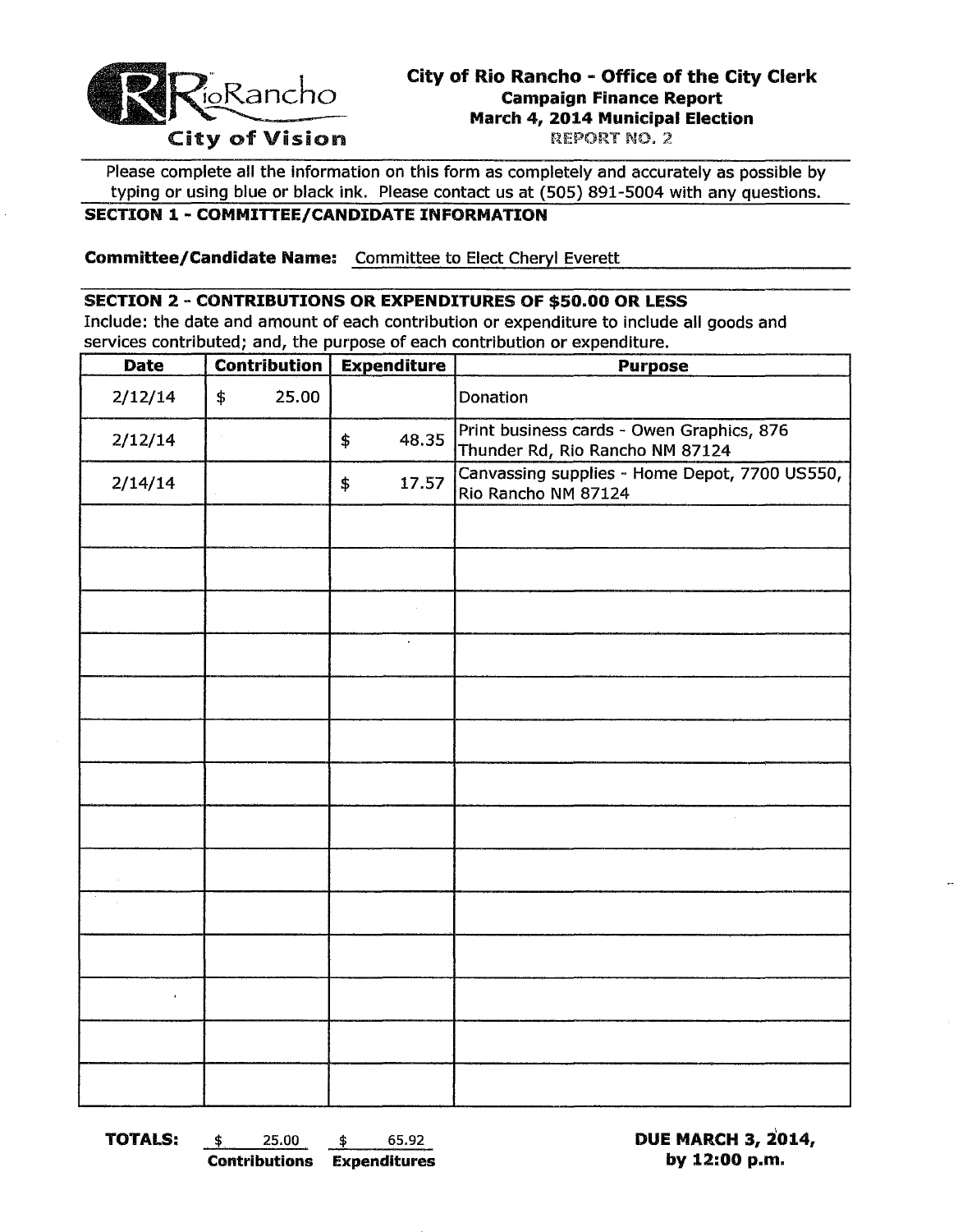## CITY OF RIO RANCHO - CAMPAIGN FINANCE REPORT NO. 2 PAGE 2 - Committee Name:

SECTION 3 - CONTRIBUTIONS OR EXPENDITURES OF MORE THAN \$50.00 (Cumulative) Include: the name and address of the person or entity from whom any cumulative contribution or expenditure of more than \$50.00 was received or made; the date and amount of each contribution or expenditure to include all goods and services contributed; and, the purpose of each contribution or expenditure.

| Date           |                            | Contribution Expenditure | <b>Name/Address</b>                                                     | <b>Purpose</b>                             |
|----------------|----------------------------|--------------------------|-------------------------------------------------------------------------|--------------------------------------------|
| 2/12/14        |                            | \$<br>75.21              | Deluxe Design, 561 Quantum,<br>Rio Rancho, NM 87124                     | Vehicle magnetics (car signs)              |
| 2/18/14        |                            | \$<br>267.50             | Nick Layman Media, 7301<br>Rockwood, Albuquerque NM                     | Video                                      |
| 2/18/14        | \$<br>50.00                |                          | Roy & Elizabeth Wilburn, 7215<br>Milan Hills NE, Rio Rancho NM<br>87144 | Donation                                   |
| 2/18/14        |                            | \$<br>400.00             | SRFS Mailing, 210 Enterprise Rd,<br>Rio Rancho NM 87124                 | Direct mailing                             |
| 2/21/14        |                            | 252.48<br>\$             | Owen Graphics, 876 Thunder,<br>Rio Rancho NM 87124                      | Printing - direct mailer                   |
| 2/26/14        |                            | \$                       | SRFS Mailing, 210 Enterprise Rd,<br>468.24 Rio Rancho NM 87124          | Direct mailing                             |
| 3/3/14         | 1,000.00<br>\$             |                          | Harry Gordon, 7251 Milan Hills,<br>Rio Rancho NM 87144                  | Donation                                   |
|                |                            |                          |                                                                         |                                            |
|                |                            |                          |                                                                         |                                            |
|                |                            |                          |                                                                         |                                            |
|                |                            |                          |                                                                         |                                            |
|                |                            |                          |                                                                         |                                            |
|                |                            |                          |                                                                         |                                            |
|                |                            |                          |                                                                         |                                            |
|                |                            |                          |                                                                         |                                            |
|                |                            |                          |                                                                         |                                            |
|                |                            |                          |                                                                         |                                            |
|                |                            |                          |                                                                         |                                            |
|                |                            |                          |                                                                         |                                            |
|                |                            |                          |                                                                         |                                            |
|                |                            |                          |                                                                         |                                            |
| <b>TOTALS:</b> | \$<br><b>Contributions</b> | 1,050.00<br>\$           | 1,463.43<br><b>Expenditures</b>                                         | <b>DUE MARCH 3, 2014,</b><br>by 12:00 p.m. |